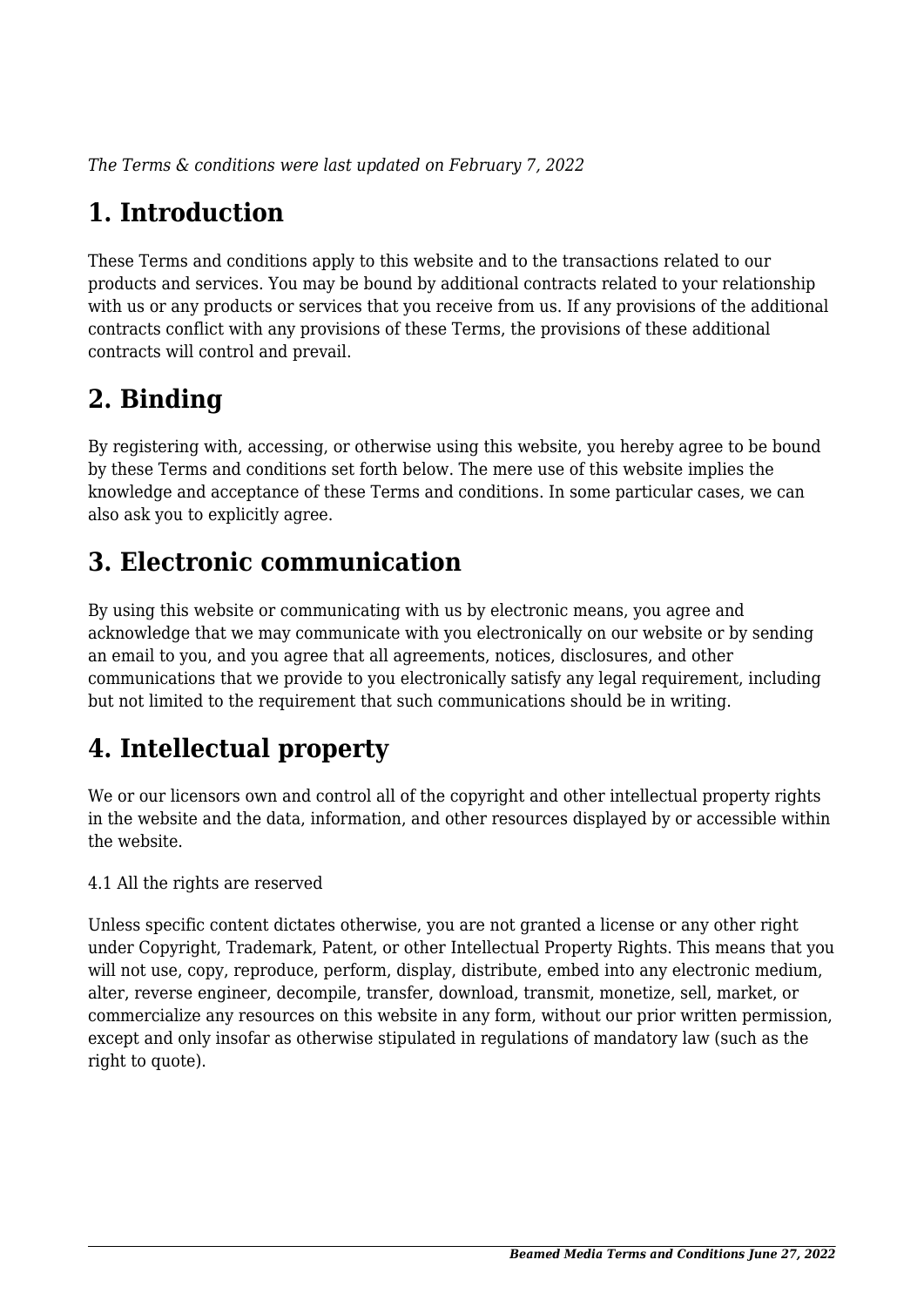## **5. Newsletter**

Notwithstanding the foregoing, you may forward our newsletter in the electronic form to others who may be interested in visiting our website.

# **6. Third-party property**

Our website may include hyperlinks or other references to other party's websites. We do not monitor or review the content of other party's websites which are linked to from this website. Products or services offered by other websites shall be subject to the applicable Terms and Conditions of those third parties. Opinions expressed or material appearing on those websites are not necessarily shared or endorsed by us.

We will not be responsible for any privacy practices or content of these sites. You bear all risks associated with the use of these websites and any related third-party services. We will not accept any responsibility for any loss or damage in whatever manner, however caused, resulting from your disclosure to third parties of personal information.

### **7. Responsible use**

By visiting our website, you agree to use it only for the purposes intended and as permitted by these Terms, any additional contracts with us, and applicable laws, regulations, and generally accepted online practices and industry guidelines. You must not use our website or services to use, publish or distribute any material which consists of (or is linked to) malicious computer software; use data collected from our website for any direct marketing activity, or conduct any systematic or automated data collection activities on or in relation to our website.

Engaging in any activity that causes, or may cause, damage to the website or that interferes with the performance, availability, or accessibility of the website is strictly prohibited.

## **8. Registration**

You may register for an account with our website. During this process, you may be required to choose a password. You are responsible for maintaining the confidentiality of passwords and account information and agree not to share your passwords, account information, or secured access to our website or services with any other person. You must not allow any other person to use your account to access the website because you are responsible for all activities that occur through the use of your passwords or accounts. You must notify us immediately if you become aware of any disclosure of your password.

After account termination, you will not attempt to register a new account without our permission.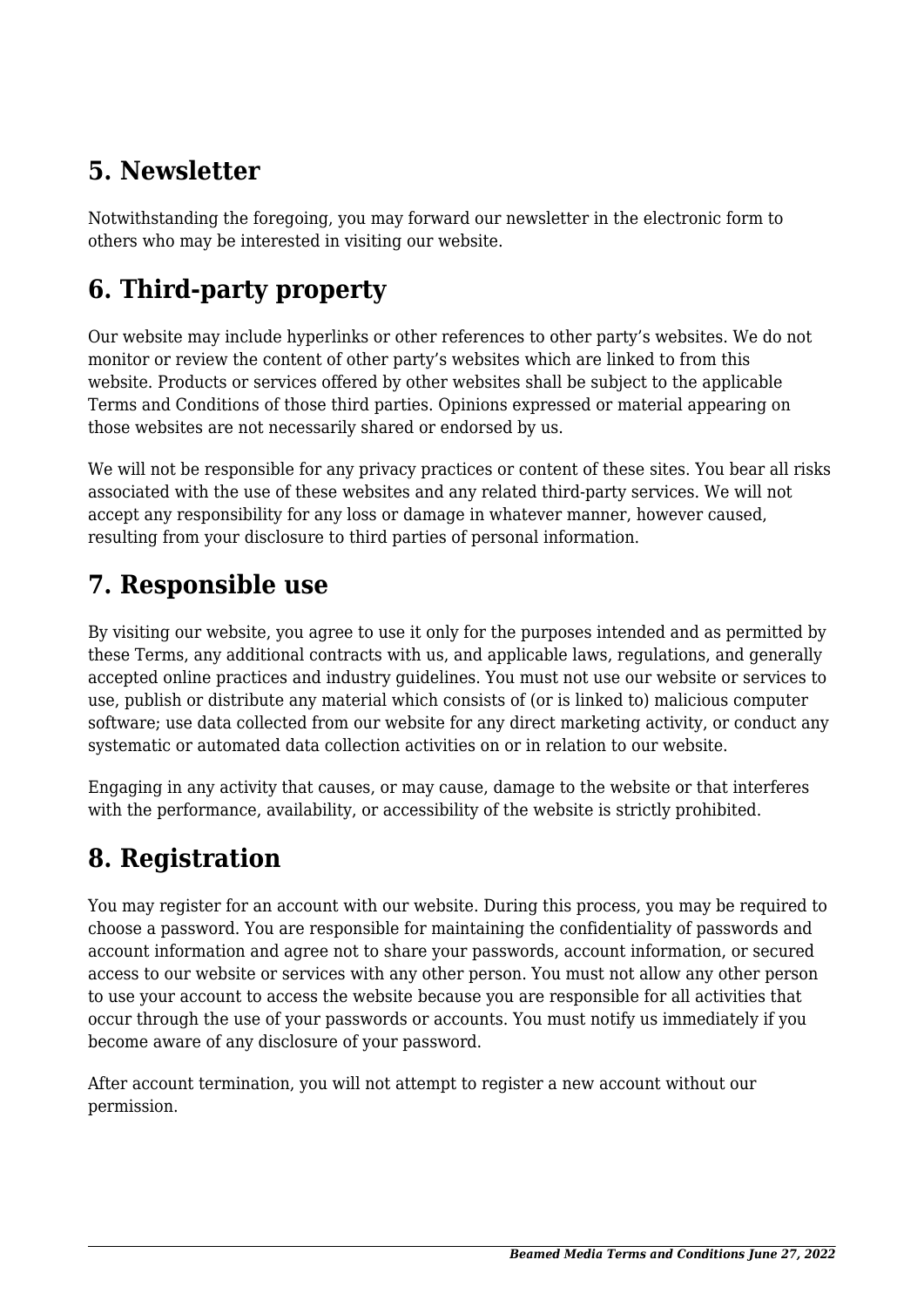### **9. Idea submission**

Do not submit any ideas, inventions, works of authorship, or other information that can be considered your own intellectual property that you would like to present to us unless we have first signed an agreement regarding the intellectual property or a non-disclosure agreement. If you disclose it to us absent such written agreement, you grant to us a worldwide, irrevocable, non-exclusive, royalty-free license to use, reproduce, store, adapt, publish, translate and distribute your content in any existing or future media.

## **10. Termination of use**

We may, in our sole discretion, at any time modify or discontinue access to, temporarily or permanently, the website or any Service thereon. You agree that we will not be liable to you or any third party for any such modification, suspension or discontinuance of your access to, or use of, the website or any content that you may have shared on the website. You will not be entitled to any compensation or other payment, even if certain features, settings, and/or any Content you have contributed or have come to rely on, are permanently lost. You must not circumvent or bypass, or attempt to circumvent or bypass, any access restriction measures on our website.

## **11. Warranties and liability**

Nothing in this section will limit or exclude any warranty implied by law that it would be unlawful to limit or to exclude. This website and all content on the website are provided on an "as is" and "as available" basis and may include inaccuracies or typographical errors. We expressly disclaim all warranties of any kind, whether express or implied, as to the availability, accuracy, or completeness of the Content. We make no warranty that:

- this website or our products or services will meet your requirements;
- this website will be available on an uninterrupted, timely, secure, or error-free basis;
- the quality of any product or service purchased or obtained by you through this website will meet your expectations.

Nothing on this website constitutes or is meant to constitute, legal, financial or medical advice of any kind. If you require advice you should consult an appropriate professional.

The following provisions of this section will apply to the maximum extent permitted by applicable law and will not limit or exclude our liability in respect of any matter which it would be unlawful or illegal for us to limit or to exclude our liability. In no event will we be liable for any direct or indirect damages (including any damages for loss of profits or revenue, loss or corruption of data, software or database, or loss of or harm to property or data) incurred by you or any third party, arising from your access to, or use of, our website.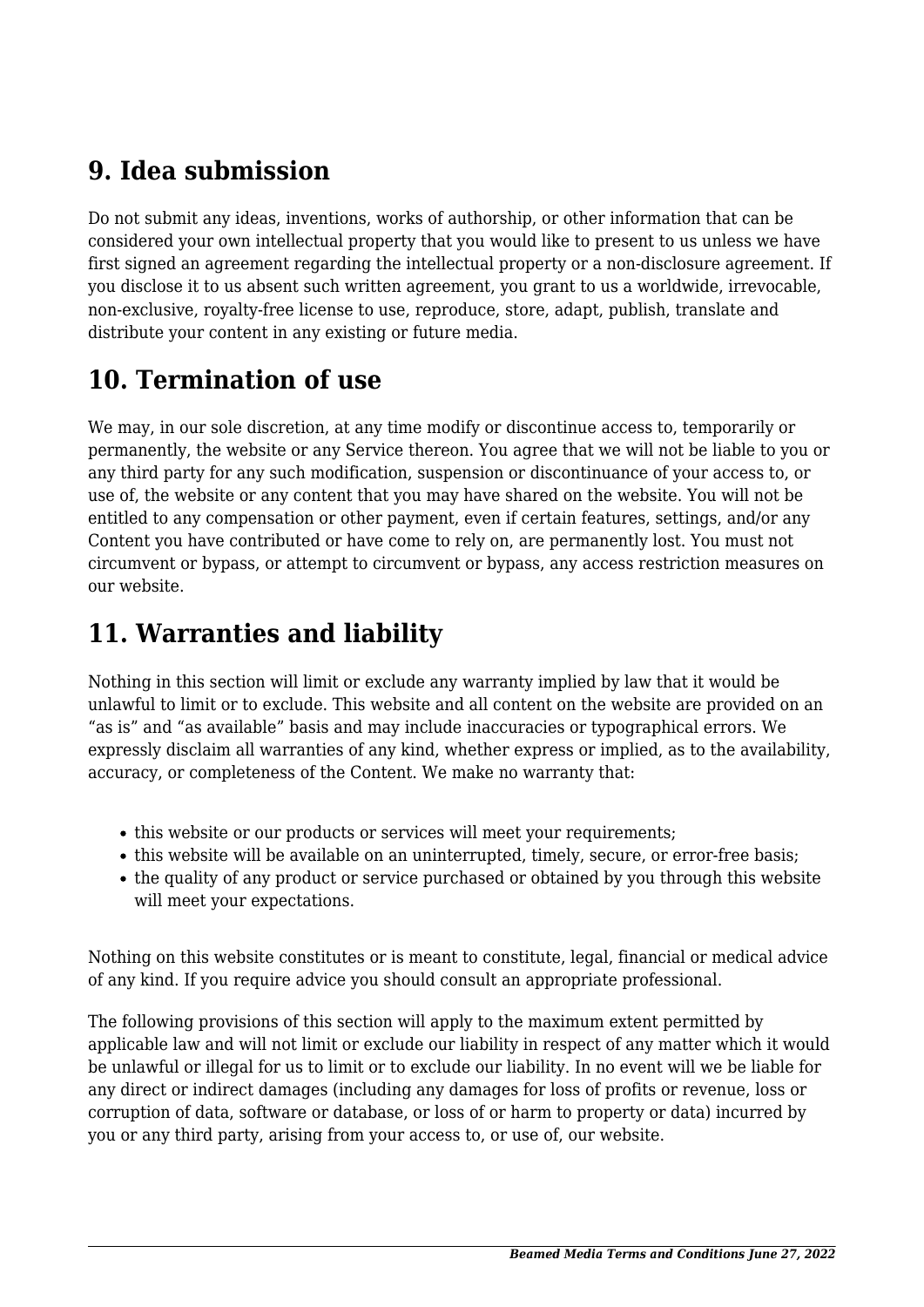Except to the extent any additional contract expressly states otherwise, our maximum liability to you for all damages arising out of or related to the website or any products and services marketed or sold through the website, regardless of the form of legal action that imposes liability (whether in contract, equity, negligence, intended conduct, tort or otherwise) will be limited to the total price that you paid to us to purchase such products or services or use the website. Such limit will apply in the aggregate to all of your claims, actions and causes of action of every kind and nature.

## **12. Privacy**

To access our website and/or services, you may be required to provide certain information about yourself as part of the registration process. You agree that any information you provide will always be accurate, correct, and up to date.

We take your personal data seriously and are committed to protecting your privacy. We will not use your email address for unsolicited mail. Any emails sent by us to you will only be in connection with the provision of agreed products or services.

# **13. Accessibility**

We are committed to making the content we provide accessible to individuals with disabilities. If you have a disability and are unable to access any portion of our website due to your disability, we ask you to give us a notice including a detailed description of the issue you encountered. If the issue is readily identifiable and resolvable in accordance with industrystandard information technology tools and techniques we will promptly resolve it.

# **14. Export restrictions / Legal compliance**

Access to the website from territories or countries where the Content or purchase of the products or Services sold on the website is illegal is prohibited. You may not use this website in violation of export laws and regulations of United States.

# **15. Assignment**

You may not assign, transfer or sub-contract any of your rights and/or obligations under these Terms and conditions, in whole or in part, to any third party without our prior written consent. Any purported assignment in violation of this Section will be null and void.

# **16. Breaches of these Terms and conditions**

Without prejudice to our other rights under these Terms and Conditions, if you breach these Terms and Conditions in any way, we may take such action as we deem appropriate to deal with the breach, including temporarily or permanently suspending your access to the website, contacting your internet service provider to request that they block your access to the website,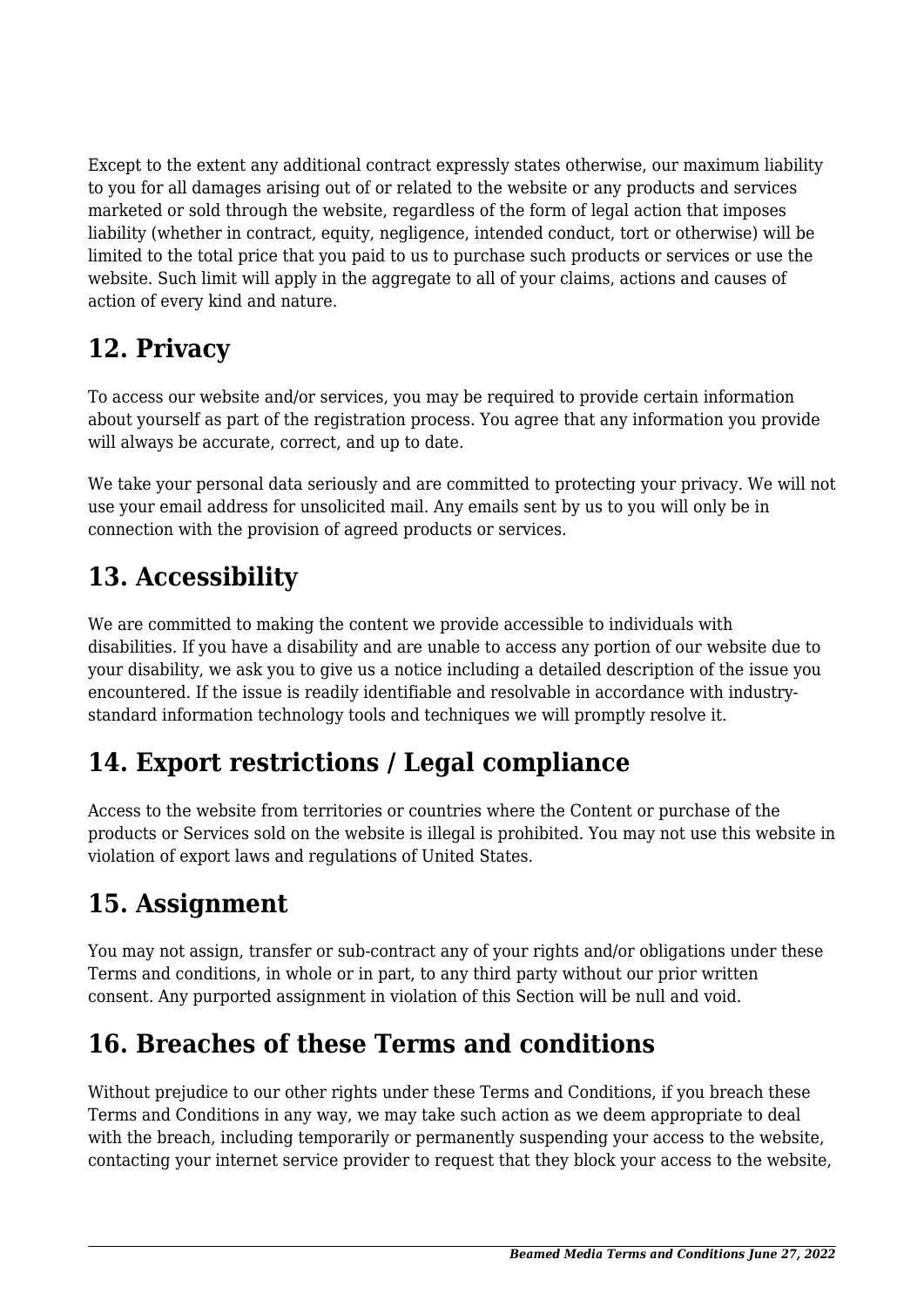and/or commence legal action against you.

# **17. Indemnification**

You agree to indemnify, defend and hold us harmless, from and against any and all claims, liabilities, damages, losses and expenses, relating to your violation of these Terms and conditions, and applicable laws, including intellectual property rights and privacy rights. You will promptly reimburse us for our damages, losses, costs and expenses relating to or arising out of such claims.

### **18. Waiver**

Failure to enforce any of the provisions set out in these Terms and Conditions and any Agreement, or failure to exercise any option to terminate, shall not be construed as waiver of such provisions and shall not affect the validity of these Terms and Conditions or of any Agreement or any part thereof, or the right thereafter to enforce each and every provision.

### **19. Language**

These Terms and Conditions will be interpreted and construed exclusively in English. All notices and correspondence will be written exclusively in that language.

### **20. Entire agreement**

These Terms and Conditions shall constitute the entire agreement between you and Beamed Media in relation to your use of this website.

# **21. Updating of these Terms and conditions**

We may update these Terms and Conditions from time to time. It is your obligation to periodically check these Terms and Conditions for changes or updates. The date provided at the beginning of these Terms and Conditions is the latest revision date. Changes to these Terms and Conditions will become effective upon such changes being posted to this website. Your continued use of this website following the posting of changes or updates will be considered notice of your acceptance to abide by and be bound by these Terms and Conditions.

# **22. Choice of Law and Jurisdiction**

These Terms and Conditions shall be governed by the laws of United States. Any disputes relating to these Terms and Conditions shall be subject to the jurisdiction of the courts of United States. If any part or provision of these Terms and Conditions is found by a court or other authority to be invalid and/or unenforceable under applicable law, such part or provision will be modified, deleted and/or enforced to the maximum extent permissible so as to give